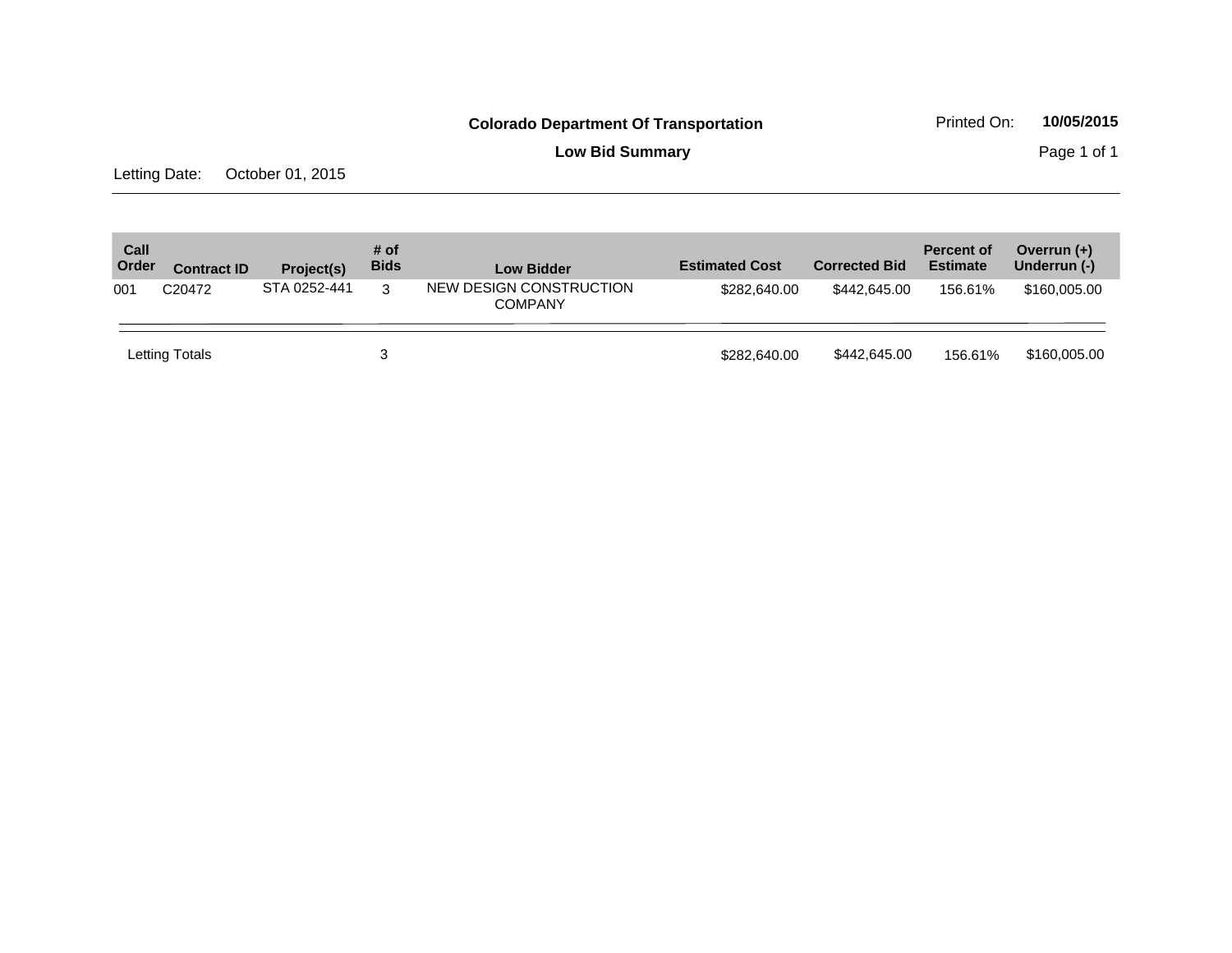|                              |                                                 |              | <b>Colorado Department Of Transportation</b> | Printed On:                | 10/05/2015  |
|------------------------------|-------------------------------------------------|--------------|----------------------------------------------|----------------------------|-------------|
|                              |                                                 |              | <b>Vendor Ranking</b>                        |                            | Page 1 of 1 |
| Letting No:                  | 20151001                                        | Contract ID: | C <sub>20472</sub>                           | Project(s): STA 0252-441   |             |
| Letting Date:                | October 01, 2015                                | Region:      |                                              |                            |             |
| Letting Time:                | 10:00 AM                                        |              | Contract Time: 20 WORKING DAYS               | <b>DENVER</b><br>Counties: |             |
| <b>Contract Description:</b> |                                                 |              |                                              |                            |             |
|                              | I-25 concrete pavement repairs @ I-225 (MM 200) |              |                                              |                            |             |

| Rank | <b>Vendor ID</b> | <b>Vendor Name</b>              | <b>Total Bid</b> | <b>Percent Of</b><br><b>Low Bid</b> | <b>Percent Of</b><br><b>Estimate</b> |
|------|------------------|---------------------------------|------------------|-------------------------------------|--------------------------------------|
| 0    | -EST-            | <b>Engineer's Estimate</b>      | \$282,640.00     | 63.85%                              | 100.00%                              |
|      | 692A             | NEW DESIGN CONSTRUCTION COMPANY | \$442,645.00     | 100.00%                             | 156.61%                              |
| 2    | 090A             | INTERSTATE HIGHWAY CONSTRUCTION | \$530,186,00     | 119.78%                             | 187.58%                              |
| 3    | 884A             | HAMON CONTRACTORS, INC.         | \$776,000.00     | 175.31%                             | 274.55%                              |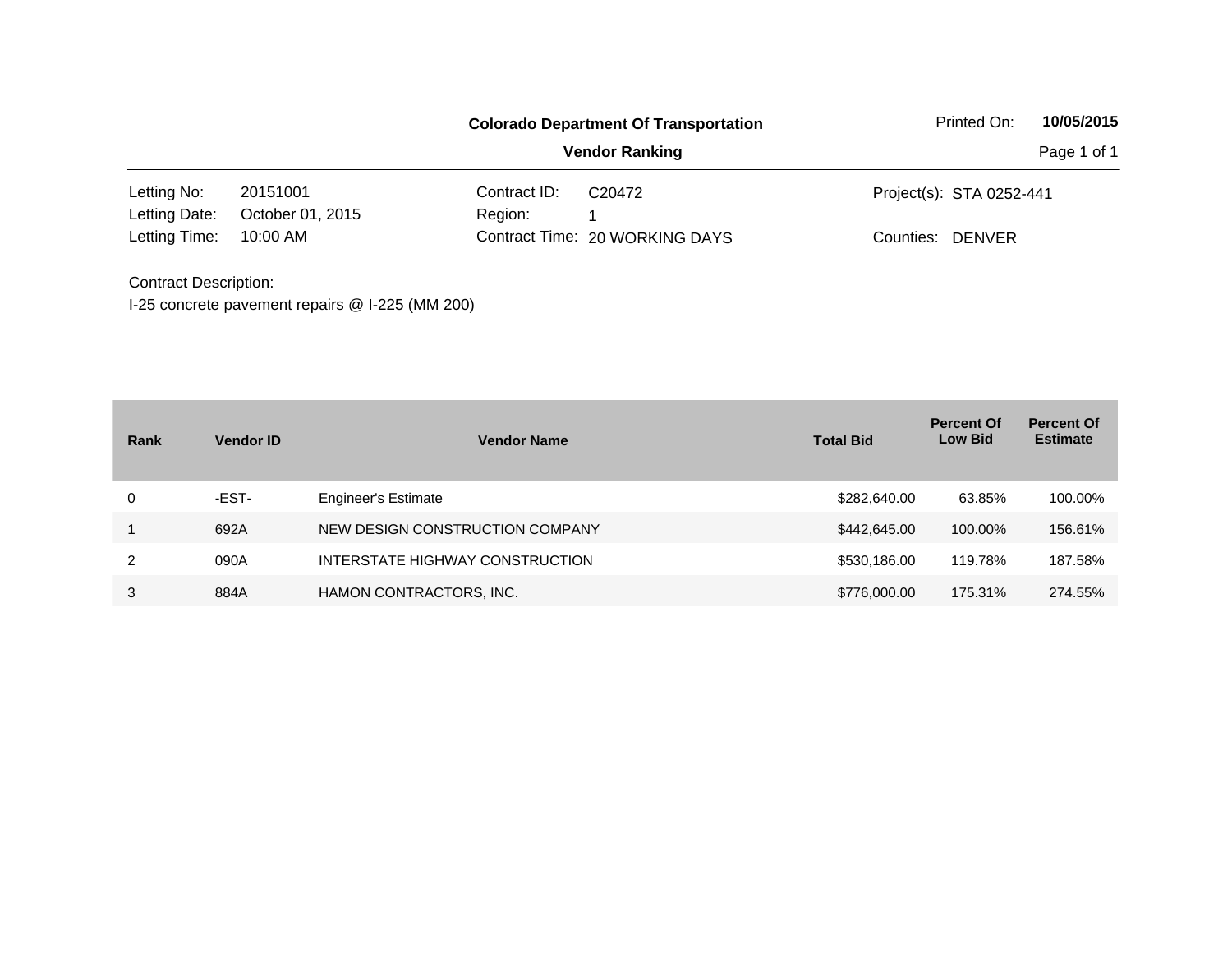**Quantity Unit Price Unit Price Ext** Item Code Description Quantity Unit Price Amount Unit Price Amount Unit Price **Ext Unit Price Amount Ext Amount (0) -EST-Engineer's Estimate (1) 692A NEW DESIGN CONSTRUCTION CO. (2) 090A INTERSTATE HIGHWAY CONSTRUCTION Description SECTION:** 0001 BID ITEMS **LCC:** 202-00250 Removal of Pavement Marking 1,000.000 SF 3.00000 3,000.00 7.00000 7,000.00 2.00000 2,000.00 202-01000 Removal of Fence 20.000 LF 4.00000 80.00 12.00000 240.00 50.00000 1,000.00 202-01170 Removal of Guardrail Type 7 15.000 LF 15.00000 225.00 38.00000 570.00 150.00000 2,250.00 203-00100 Muck Excavation 35.000 CY 45.00000 1,575.00 35.00000 1,225.00 119.00000 4,165.00 208-00035 Aggregate Bag 30.000 LF 10.00000 300.00 10.00000 300.00 15.00000 450.00 208-00045 Concrete Washout Structure 1.000 EACH 1,500.00000 1,500.00 1,398.00000 1,398.00 1,500.00000 1,500.00 208-00103 Removal and Disposal of Sediment (Labor) 10.000 HOUR 45.00000 450.00 47.00000 470.00 40.00000 400.00 208-00105 Removal and Disposal of Sediment (Equipment) 10.000 HOUR 85.00000 850.00 41.00000 410.00 75.00000 750.00 208-00205 Erosion Control Supervisor 10.000 HOUR 90.00000 900.00 108.00000 1,080.00 100.00000 1,000.00 210-03100 Replace Concrete Pavement 500.000 SY 200.00000 100,000.00 535.00000 267,500.00 743.00000 371,500.00 304-06000 Aggregate Base Course (Class 6) 65.000 TON 35.00000 2,275.00 60.00000 3,900.00 75.00000 4,875.00 606-00710 Guardrail Type 7 (Style CA) 15.000 LF 75.00000 1,125.00 174.00000 2,610.00 300.00000 4,500.00 607-53137 Fence Chain Link (Special) (36 Inch) 20.000 LF 40.00000 800.00 35.00000 700.00 50.00000 1,000.00 620-00020 Sanitary Facility 1.000 EACH 1,500.00000 1,500.00 455.00000 455.00 1,500.00000 1,500.00 **Tabulation of Bids Page 1 of 6 Page 1 of 6** 10:00 AM Counties: DENVER Letting Date: October 01, 2015 Region: 1 C20472 Region: Letting Time: Letting No: 20151001 Contract ID: Counties: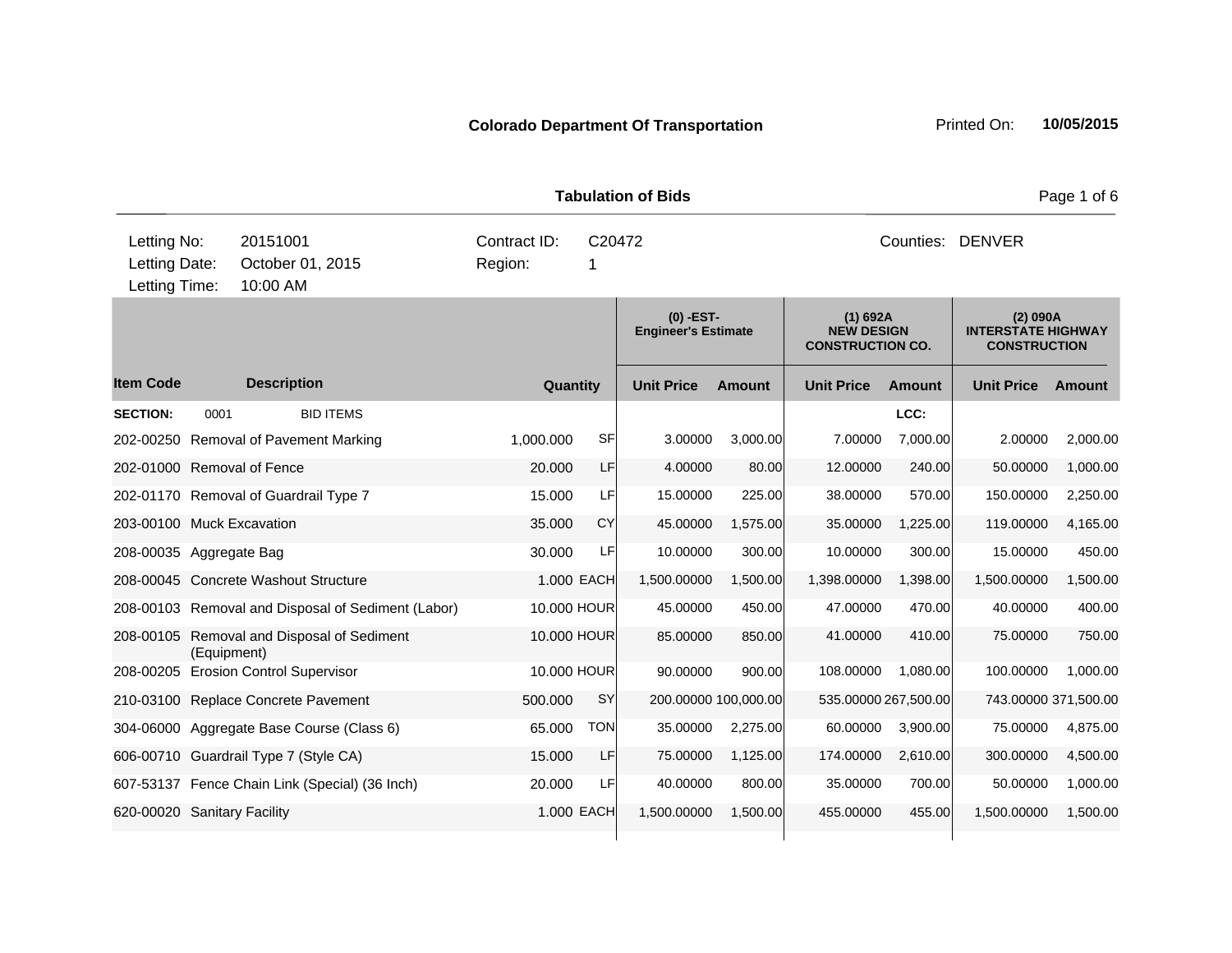**Quantity Unit Price Unit Price Ext** Item Code Description Quantity Unit Price Amount Unit Price Amount Unit Price **Ext Unit Price Amount Ext Amount (0) -EST-Engineer's Estimate (1) 692A NEW DESIGN CONSTRUCTION CO. (2) 090A INTERSTATE HIGHWAY CONSTRUCTION Description SECTION:** 0001 BID ITEMS **LCC:** 626-00000 Mobilization 1.000 L S 50,000.00000 50,000.00 55,000.00000 55,000.00 38,765.00000 38,765.00 626-01000 Public Information Services 1.500.00 C S 1.000 L S 5,000.00000 5,000.00 4,451.00000 4,451.00 1,500.0000 1,500.00 627-00008 Modified Epoxy Pavement Marking 10.000 GAL 300.00000 3,000.00 873.00000 8,730.00 552.00000 5,520.00 627-00011 Pavement Marking Paint (Waterborne) 32.000 GAL 110.00000 3,520.00 99.00000 3,168.00 110.00000 3,520.00 627-02010 Preformed Plastic Pavement Marking (Type II) (Inlaid) 578.000 SF 15.00000 8,670.00 26.00000 15,028.00 28.00000 16,184.00 630-00003 Uniformed Traffic Control 160.000 HOUR 77.00000 12,320.00 81.00000 12,960.00 76.00000 12,160.00 630-00004 Traffic Control Vehicle 1.000 EACH 3,000.00000 3,000.00 233.00000 233.00 218.00000 218.00 630-00006 Uniformed Traffic Control (Vehicle) 160.000 HOUR 25.00000 4,000.00 12.00000 1,920.00 11.00000 1,760.00 630-00007 Traffic Control Inspection 14.000 DAY 150.00000 2,100.00 58.00000 812.00 54.00000 756.00 630-00012 Traffic Control Management 20.000 DAY 650.00000 13,000.00 756.00000 15,120.00 708.00000 14,160.00 630-80001 Flashing Beacon (Portable) 8.000 EACH 900.00000 7,200.00 233.00000 1,864.00 218.00000 1,744.00 630-80335 Barricade (Type 3 M-A) (Temporary) 4.000 EACH 125.00000 500.00 47.00000 188.00 44.00000 176.00 630-80341 Construction Traffic Sign (Panel Size A) 8.000 EACH 55.00000 440.00 47.00000 376.00 44.00000 352.00 630-80342 Construction Traffic Sign (Panel Size B) 42.000 EACH 80.00000 3,360.00 47.00000 1,974.00 44.00000 1,848.00 **Tabulation of Bids** Page 2 of 6 10:00 AM Counties: DENVER Letting Date: October 01, 2015 Region: 1 C20472 Region: Letting Time: Letting No: 20151001 Contract ID: Counties:

**Colorado Department Of Transportation Printed On: 10/05/2015**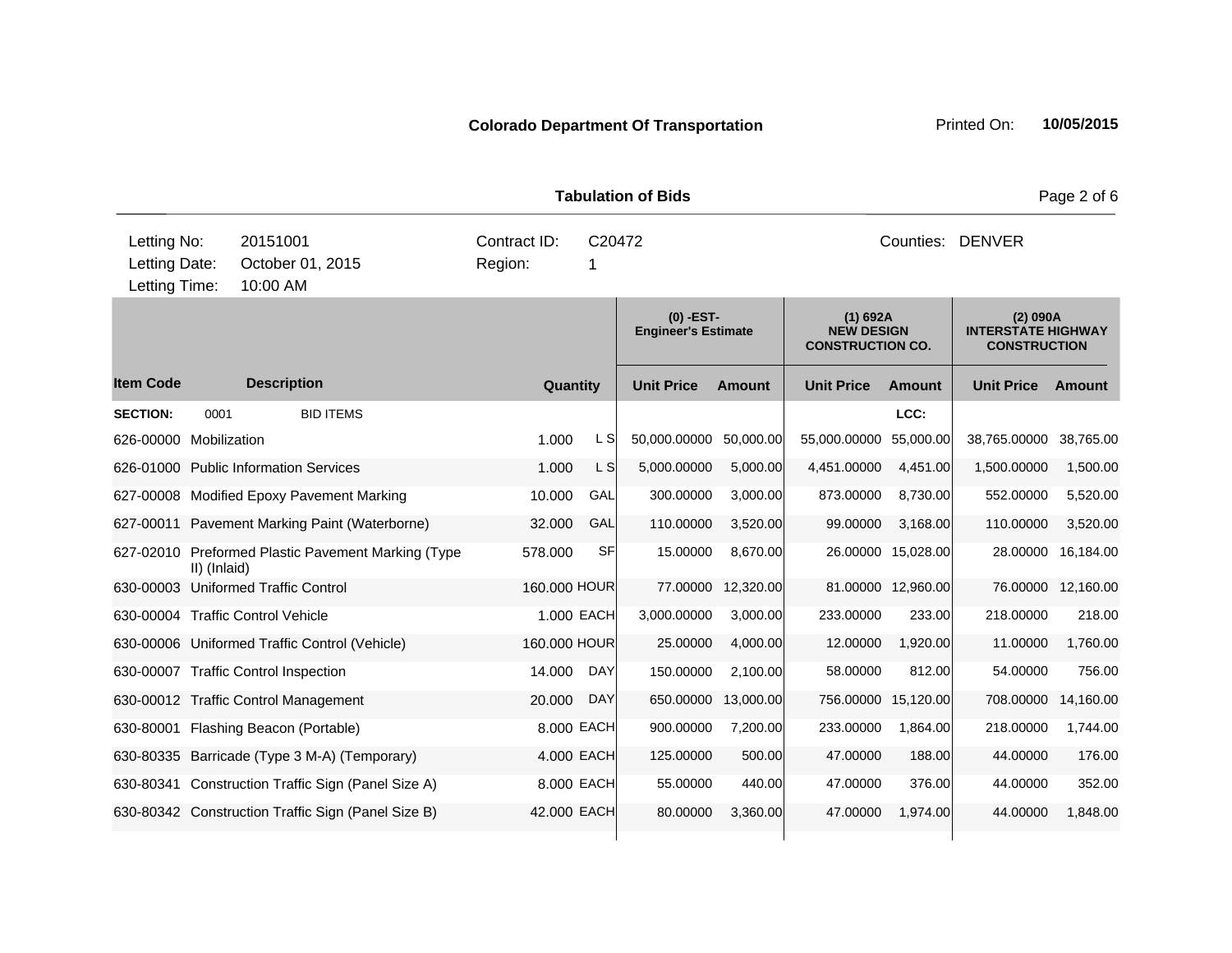**Quantity Unit Price Unit Price Ext** Item Code Description Quantity Unit Price Amount Unit Price Amount Unit Price **Ext Unit Price Amount Ext Amount (0) -EST-Engineer's Estimate (1) 692A NEW DESIGN CONSTRUCTION CO. (2) 090A INTERSTATE HIGHWAY CONSTRUCTION Description SECTION:** 0001 BID ITEMS **LCC:** 630-80343 Construction Traffic Sign (Panel Size C) 10.000 EACH 90.00000 900.00 47.00000 470.00 44.00000 440.00 630-80355 Portable Message Sign Panel 3.000 EACH 4,000.00000 12,000.00 698.00000 2,094.00 653.00000 1,959.00 630-80358 Advance Warning Flashing or Sequencing Arrow Panel (C Type) 3.000 EACH 1,750.00000 5,250.00 233.00000 699.00 218.00000 654.00 630-80360 Drum Channelizing Device 100.000 EACH 30.00000 3,000.00 23.00000 2,300.00 22.00000 2,200.00 630-80380 Traffic Cone 200.000 EACH 9.00000 1,800.00 7.00000 1,400.00 6.50000 1,300.00 **Tabulation of Bids** Page 3 of 6 10:00 AM Counties: DENVER Letting Date: October 01, 2015 Region: 1 C20472 Region: Letting Time: Letting No: 20151001 Contract ID: Counties:

630-85041 Mobile Attenuator 40.000 DAY 350.00000 14,000.00 350.00000 14,000.00 327.00000 13,080.00 632-00000 Night Work Lighting  $1.000$  L S  $15,000.00000$  15,000.0000 12,000.00000 12,000.000 15,000.000 15,000.00 **Section Totals: \$282,640.00 \$442,645.00 \$530,186.00 Contract Grand Totals \$282,640.00 \$442,645.00 \$530,186.00**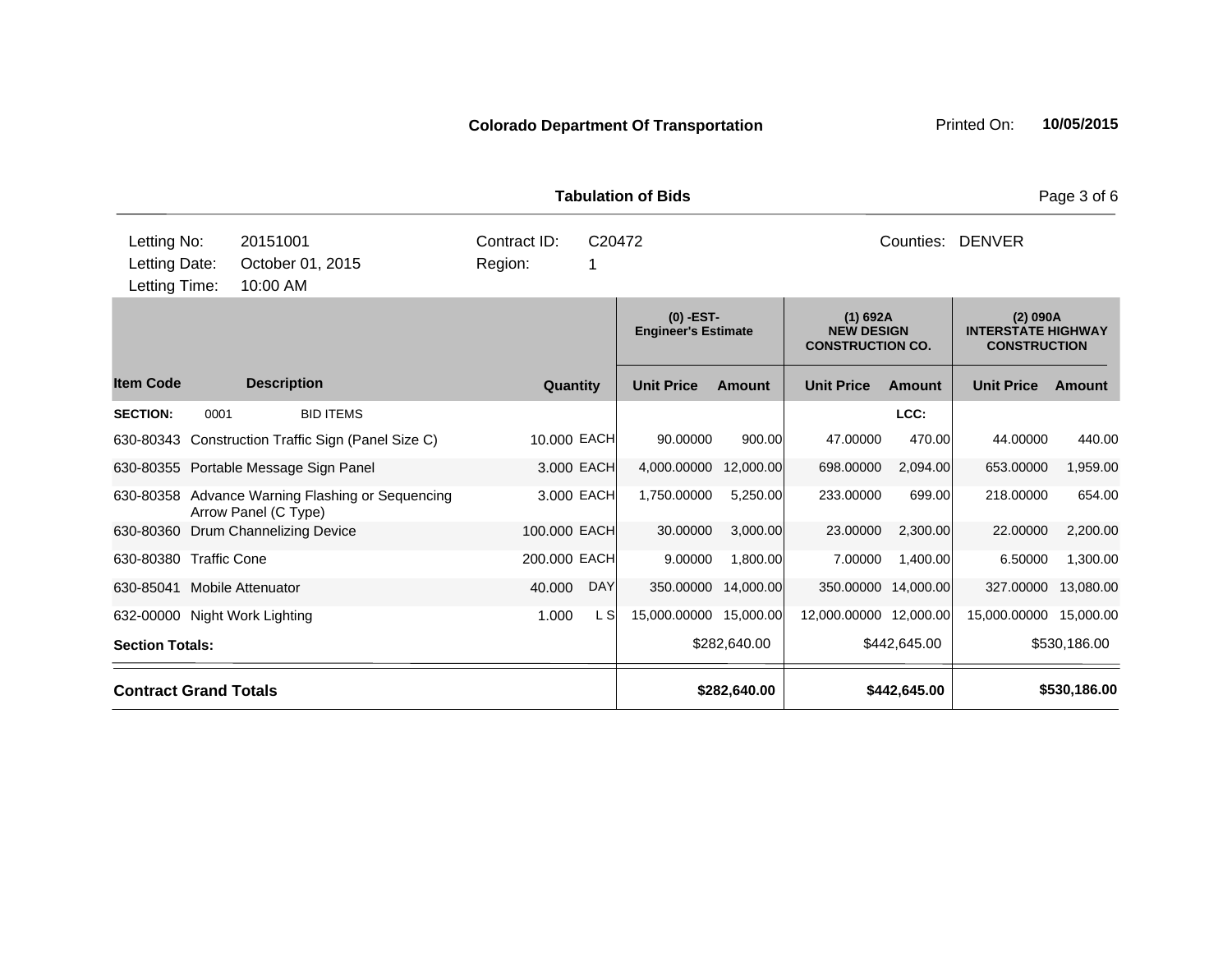**Quantity Unit Price Unit Price Item Code Amount Unit Price Amount Ext Ext Unit Price Amount Ext (3) 884A HAMON CONTRACTORS, INC. Description SECTION:** 0001 BID ITEMS **LCC:** 202-00250 Removal of Pavement Marking 1,000.000 SF 5.75000 5,750.00 202-01000 Removal of Fence 20.000 LF 100.00000 2,000.00 202-01170 Removal of Guardrail Type 7 15.000 LF 100.00000 1,500.00 203-00100 Muck Excavation 35.000 CY 175.00000 6,125.00 208-00035 Aggregate Bag 30.000 LF 75.00000 2,250.00 208-00045 Concrete Washout Structure 1.000 EACH 6,000.00000 6,000.00 208-00103 Removal and Disposal of Sediment (Labor) 10.000 HOUR 300.00000 3,000.00 208-00105 Removal and Disposal of Sediment (Equipment) 10.000 HOUR 300.00000 3,000.00 208-00205 Erosion Control Supervisor 10.000 HOUR 500.00000 5,000.00 210-03100 Replace Concrete Pavement 500.000 SY 575.00000 287,500.00 304-06000 Aggregate Base Course (Class 6) 65.000 TON 65.00000 4,225.00 606-00710 Guardrail Type 7 (Style CA) 15.000 LF 250.00000 3,750.00 607-53137 Fence Chain Link (Special) (36 Inch) 20.000 LF 250.00000 5,000.00 620-00020 Sanitary Facility 1.000 EACH 2,000.00000 2,000.00 **Tabulation of Bids** Page 4 of 6 10:00 AM Counties: DENVER Letting Date: October 01, 2015 Region: 1 C20472 Region: Letting Time: Letting No: 20151001 Contract ID: Counties: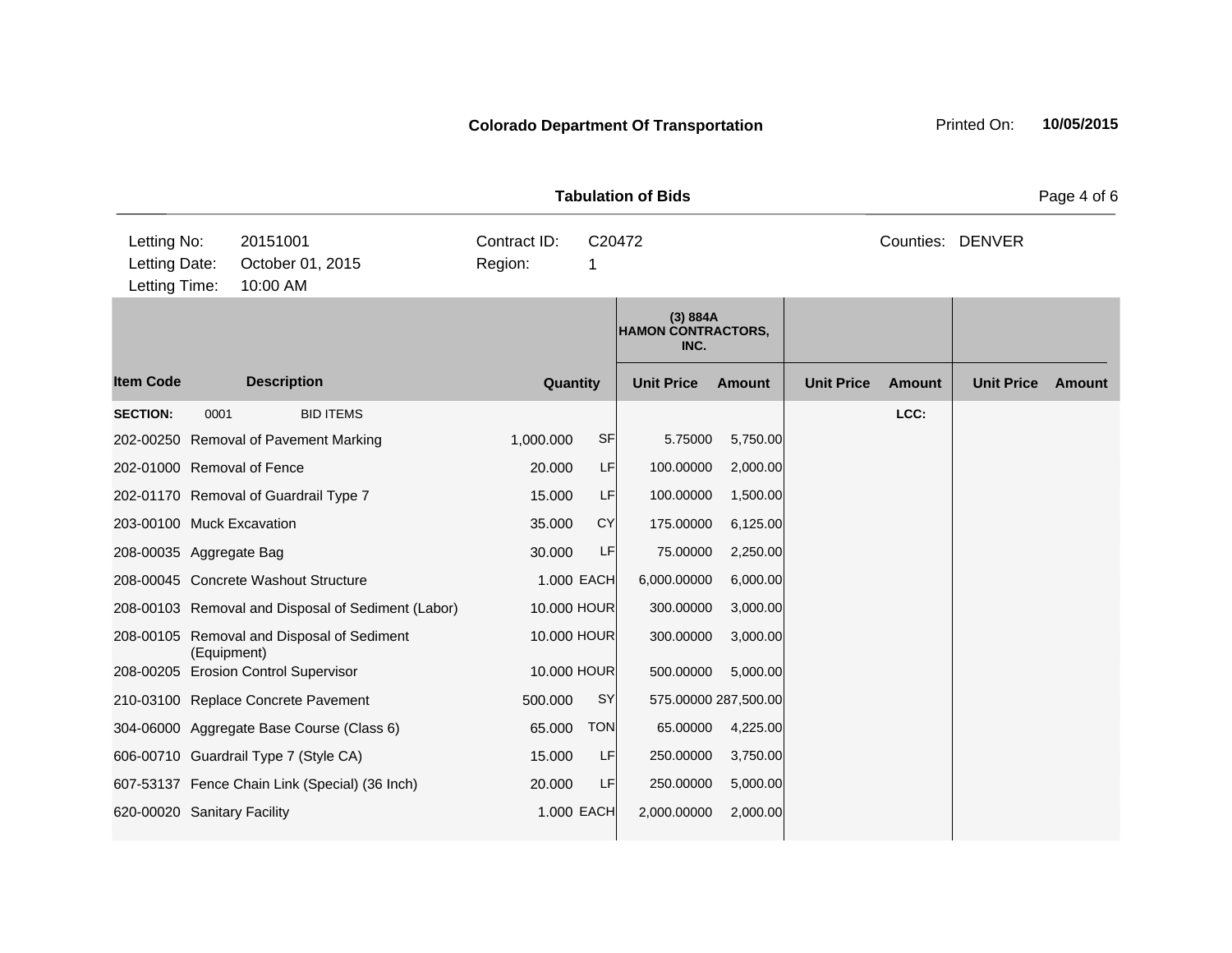|                        |                                                                                           |                                                    |                         |             | <b>Tabulation of Bids</b>                     |                    |                   |                  |                   | Page 5 of 6   |
|------------------------|-------------------------------------------------------------------------------------------|----------------------------------------------------|-------------------------|-------------|-----------------------------------------------|--------------------|-------------------|------------------|-------------------|---------------|
|                        | Letting No:<br>20151001<br>Letting Date:<br>October 01, 2015<br>Letting Time:<br>10:00 AM |                                                    | Contract ID:<br>Region: | C20472<br>1 |                                               |                    |                   | Counties: DENVER |                   |               |
|                        |                                                                                           |                                                    |                         |             | (3) 884A<br><b>HAMON CONTRACTORS,</b><br>INC. |                    |                   |                  |                   |               |
| <b>Item Code</b>       |                                                                                           | <b>Description</b>                                 | Quantity                |             | <b>Unit Price</b>                             | <b>Amount</b>      | <b>Unit Price</b> | <b>Amount</b>    | <b>Unit Price</b> | <b>Amount</b> |
| <b>SECTION:</b>        | 0001                                                                                      | <b>BID ITEMS</b>                                   |                         |             |                                               |                    |                   | LCC:             |                   |               |
| 626-00000 Mobilization |                                                                                           |                                                    | 1.000                   | L S         | 307,504.00000 307,504.00                      |                    |                   |                  |                   |               |
|                        |                                                                                           | 626-01000 Public Information Services              | 1.000                   | L S         | 10,000.00000 10,000.00                        |                    |                   |                  |                   |               |
|                        |                                                                                           | 627-00008 Modified Epoxy Pavement Marking          | 10.000                  | GAL         | 750.00000                                     | 7,500.00           |                   |                  |                   |               |
|                        |                                                                                           | 627-00011 Pavement Marking Paint (Waterborne)      | 32.000                  | GAL         | 85.00000                                      | 2,720.00           |                   |                  |                   |               |
|                        | II) (Inlaid)                                                                              | 627-02010 Preformed Plastic Pavement Marking (Type | 578.000                 | <b>SF</b>   |                                               | 22.00000 12,716.00 |                   |                  |                   |               |
|                        |                                                                                           | 630-00003 Uniformed Traffic Control                | 160.000 HOUR            |             |                                               | 70.00000 11,200.00 |                   |                  |                   |               |
|                        |                                                                                           | 630-00004 Traffic Control Vehicle                  |                         | 1.000 EACH  | 200.00000                                     | 200.00             |                   |                  |                   |               |
|                        |                                                                                           | 630-00006 Uniformed Traffic Control (Vehicle)      | 160.000 HOUR            |             | 10.00000                                      | 1,600.00           |                   |                  |                   |               |
|                        |                                                                                           | 630-00007 Traffic Control Inspection               | 14.000                  | <b>DAY</b>  | 50.00000                                      | 700.00             |                   |                  |                   |               |
|                        |                                                                                           | 630-00012 Traffic Control Management               | 20.000                  | <b>DAY</b>  | 650.00000                                     | 13,000.00          |                   |                  |                   |               |
|                        |                                                                                           | 630-80001 Flashing Beacon (Portable)               | 8.000 EACH              |             | 200.00000                                     | 1,600.00           |                   |                  |                   |               |
|                        |                                                                                           | 630-80335 Barricade (Type 3 M-A) (Temporary)       | 4.000 EACH              |             | 40.00000                                      | 160.00             |                   |                  |                   |               |
|                        |                                                                                           | 630-80341 Construction Traffic Sign (Panel Size A) | 8.000 EACH              |             | 40.00000                                      | 320.00             |                   |                  |                   |               |
|                        |                                                                                           | 630-80342 Construction Traffic Sign (Panel Size B) | 42.000 EACH             |             | 40.00000                                      | 1,680.00           |                   |                  |                   |               |
|                        |                                                                                           |                                                    |                         |             |                                               |                    |                   |                  |                   |               |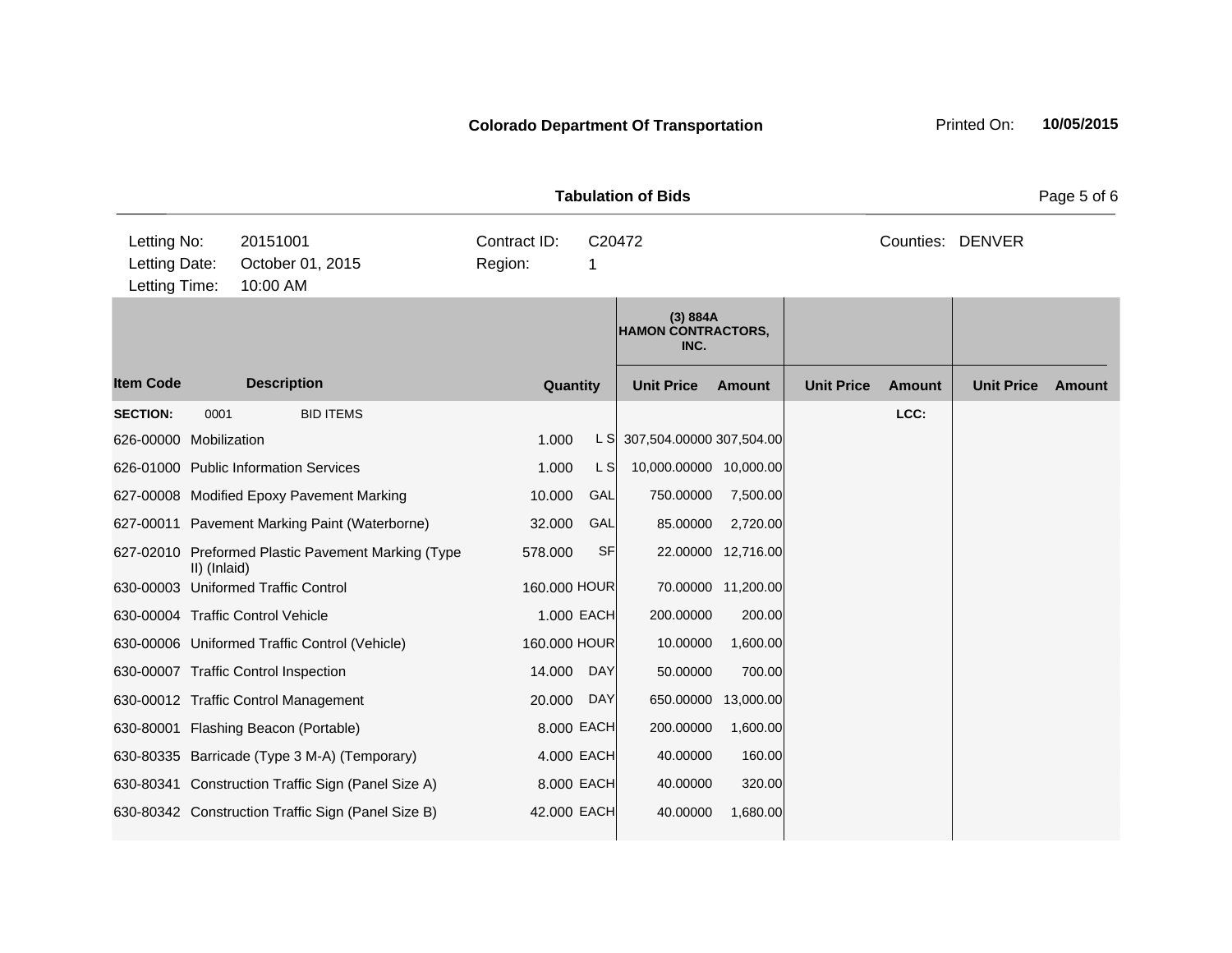**Quantity Unit Price Unit Price Item Code Amount Unit Price Amount Ext Ext Unit Price Amount Ext (3) 884A HAMON CONTRACTORS, INC. Description SECTION:** 0001 BID ITEMS **LCC:** 630-80343 Construction Traffic Sign (Panel Size C) 10.000 EACH 40.00000 400.00 630-80355 Portable Message Sign Panel 3.000 EACH 600.00000 1,800.00 630-80358 Advance Warning Flashing or Sequencing Arrow Panel (C Type) 3.000 EACH 200.00000 600.00 630-80360 Drum Channelizing Device 100.000 EACH 20.00000 2,000.00 630-80380 Traffic Cone 200.000 EACH 6.00000 1,200.00 630-85041 Mobile Attenuator 40.000 DAY 300.00000 12,000.00 632-00000 Night Work Lighting 1.000 L S 50,000.00000 50,000.00 **Section Totals:**  $$776,000.00$ **Contract Grand Totals \$776,000.00 Tabulation of Bids** Page 6 of 6 10:00 AM Counties: DENVER Letting Date: October 01, 2015 Region: 1 C20472 Region: Letting Time: Letting No: 20151001 Contract ID: Counties: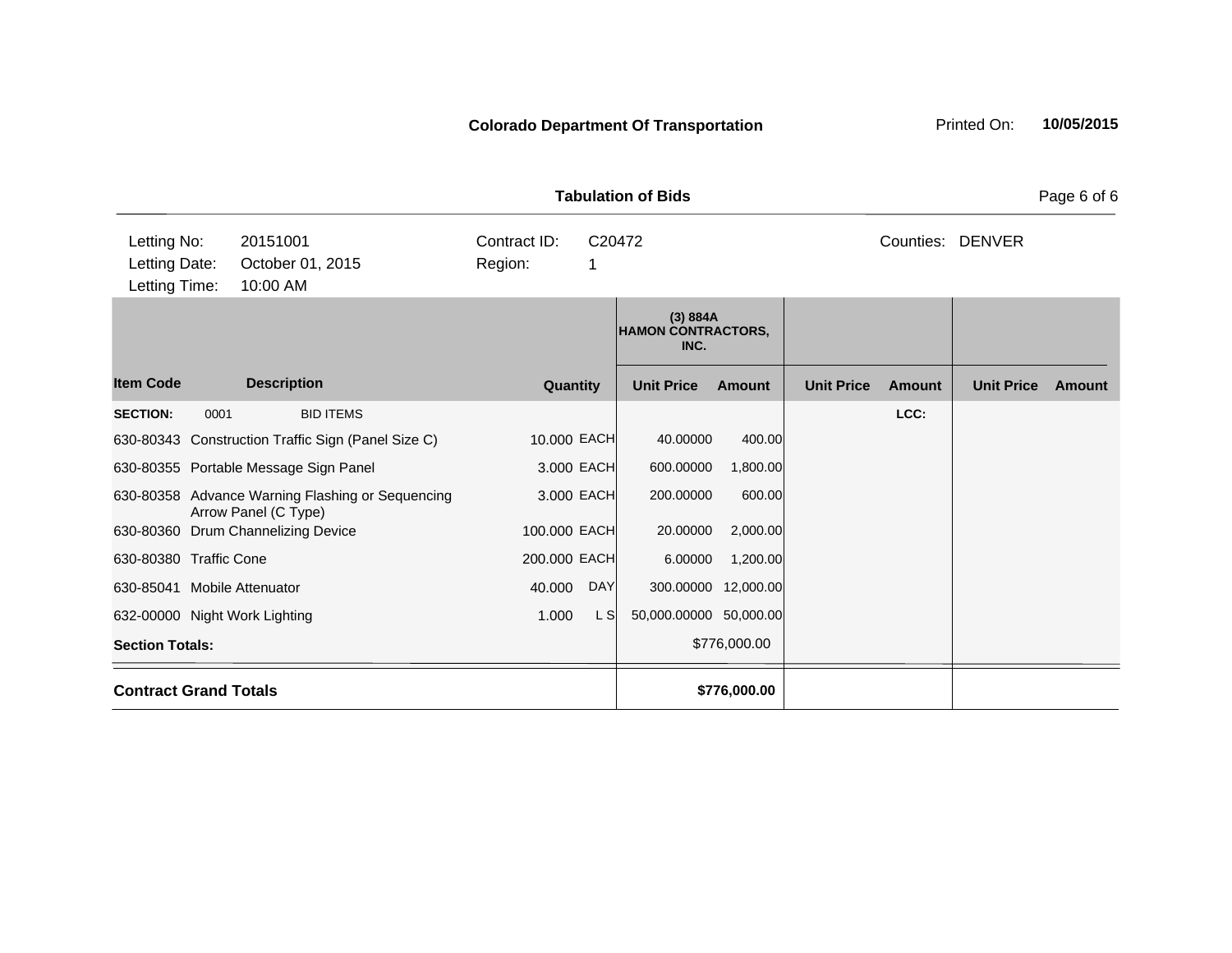|               |                  |              | <b>Colorado Department Of Transportation</b> | Printed On:              | 10/05/2015  |
|---------------|------------------|--------------|----------------------------------------------|--------------------------|-------------|
|               |                  |              | <b>Low Bid Item Analysis</b>                 |                          | Page 1 of 5 |
| Letting No:   | 20151001         | Contract ID: | C <sub>20472</sub>                           | Counties: DENVER         |             |
| Letting Date: | October 01, 2015 | Region:      |                                              |                          |             |
| Letting Time: | 10:00 AM         |              | Contract Time: 20 WORKING DAYS               | Project(s): STA 0252-441 |             |

| Line            | Item/<br>Description                     | Quantity                                               | Estimated<br>Price | <b>Bid Price/</b><br><b>Units</b> | Estimated<br>Amount | <b>Bid Amount</b> | <b>Bid Est</b><br>% | Overrun $(+)$<br>Underrun (-) |
|-----------------|------------------------------------------|--------------------------------------------------------|--------------------|-----------------------------------|---------------------|-------------------|---------------------|-------------------------------|
| <b>SECTION:</b> | 0001                                     | <b>BID ITEMS</b>                                       |                    |                                   |                     |                   |                     |                               |
| 0005            | 202-00250<br>Removal of Pavement Marking | 1,000.000                                              | 3.00000            | 7.00000<br><b>SF</b>              | 3,000.00            | 7,000.00          | 233.33%             | 4,000.00                      |
| 0010            | 202-01000<br><b>Removal of Fence</b>     | 20.000                                                 | 4.00000            | 12.00000<br>LF                    | 80.00               | 240.00            | 300.00%             | 160.00                        |
| 0015            | 202-01170<br>Removal of Guardrail Type 7 | 15.000                                                 | 15.00000           | 38.00000<br>LF                    | 225.00              | 570.00            | 253.33%             | 345.00                        |
| 0020            | 203-00100<br><b>Muck Excavation</b>      | 35.000                                                 | 45.00000           | 35.00000<br><b>CY</b>             | 1,575.00            | 1,225.00          | 77.78%              | $-350.00$                     |
| 0025            | 208-00035<br>Aggregate Bag               | 30.000                                                 | 10.00000           | 10.00000<br>LF                    | 300.00              | 300.00            | 100.00%             | 0.00                          |
| 0030            | 208-00045<br>Concrete Washout Structure  | 1.000                                                  | 1,500.00000        | 1,398.00000<br><b>EACH</b>        | 1,500.00            | 1,398.00          | 93.20%              | $-102.00$                     |
| 0035            | 208-00103                                | 10.000<br>Removal and Disposal of Sediment (Labor)     | 45.00000           | 47.00000<br><b>HOUR</b>           | 450.00              | 470.00            | 104.44%             | 20.00                         |
| 0040            | 208-00105                                | 10.000<br>Removal and Disposal of Sediment (Equipment) | 85.00000           | 41.00000<br><b>HOUR</b>           | 850.00              | 410.00            | 48.24%              | $-440.00$                     |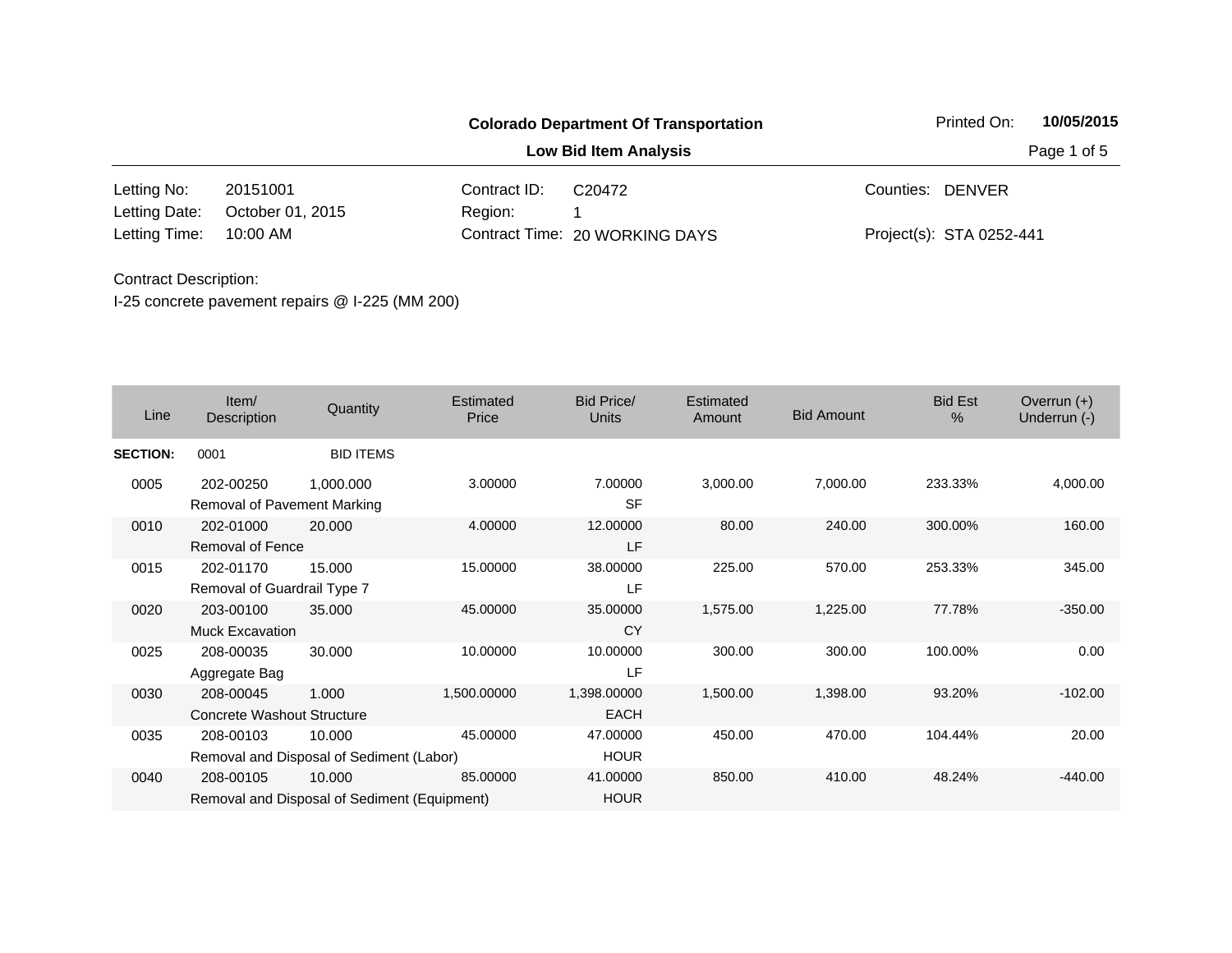|               |                  |              | <b>Colorado Department Of Transportation</b> | Printed On:              | 10/05/2015  |
|---------------|------------------|--------------|----------------------------------------------|--------------------------|-------------|
|               |                  |              | <b>Low Bid Item Analysis</b>                 |                          | Page 2 of 5 |
| Letting No:   | 20151001         | Contract ID: | C <sub>20472</sub>                           | Counties: DENVER         |             |
| Letting Date: | October 01, 2015 | Region:      |                                              |                          |             |
| Letting Time: | 10:00 AM         |              | Contract Time: 20 WORKING DAYS               | Project(s): STA 0252-441 |             |

| Line            | Item/<br>Description                            | Quantity                                       | Estimated<br>Price | <b>Bid Price/</b><br>Units | Estimated<br>Amount | <b>Bid Amount</b> | <b>Bid Est</b><br>$\%$ | Overrun $(+)$<br>Underrun (-) |
|-----------------|-------------------------------------------------|------------------------------------------------|--------------------|----------------------------|---------------------|-------------------|------------------------|-------------------------------|
| <b>SECTION:</b> | 0001                                            | <b>BID ITEMS</b>                               |                    |                            |                     |                   |                        |                               |
| 0045            | 208-00205<br><b>Erosion Control Supervisor</b>  | 10.000                                         | 90.00000           | 108.00000<br><b>HOUR</b>   | 900.00              | 1,080.00          | 120.00%                | 180.00                        |
| 0050            | 210-03100<br>Replace Concrete Pavement          | 500.000                                        | 200.00000          | 535.00000<br><b>SY</b>     | 100,000.00          | 267,500.00        | 267.50%                | 167,500.00                    |
| 0055            | 304-06000<br>Aggregate Base Course (Class 6)    | 65.000                                         | 35.00000           | 60.00000<br><b>TON</b>     | 2,275.00            | 3,900.00          | 171.43%                | 1,625.00                      |
| 0060            | 606-00710<br>Guardrail Type 7 (Style CA)        | 15.000                                         | 75.00000           | 174.00000<br>LF            | 1,125.00            | 2,610.00          | 232.00%                | 1,485.00                      |
| 0065            | 607-53137                                       | 20.000<br>Fence Chain Link (Special) (36 Inch) | 40.00000           | 35.00000<br>LF             | 800.00              | 700.00            | 87.50%                 | $-100.00$                     |
| 0070            | 620-00020<br><b>Sanitary Facility</b>           | 1.000                                          | 1,500.00000        | 455.00000<br><b>EACH</b>   | 1,500.00            | 455.00            | 30.33%                 | $-1,045.00$                   |
| 0075            | 626-00000<br>Mobilization                       | 1.000                                          | 50,000.00000       | 55,000.00000<br>L S        | 50,000.00           | 55,000.00         | 110.00%                | 5,000.00                      |
| 0080            | 626-01000<br><b>Public Information Services</b> | 1.000                                          | 5,000.00000        | 4,451.00000<br>L S         | 5,000.00            | 4,451.00          | 89.02%                 | $-549.00$                     |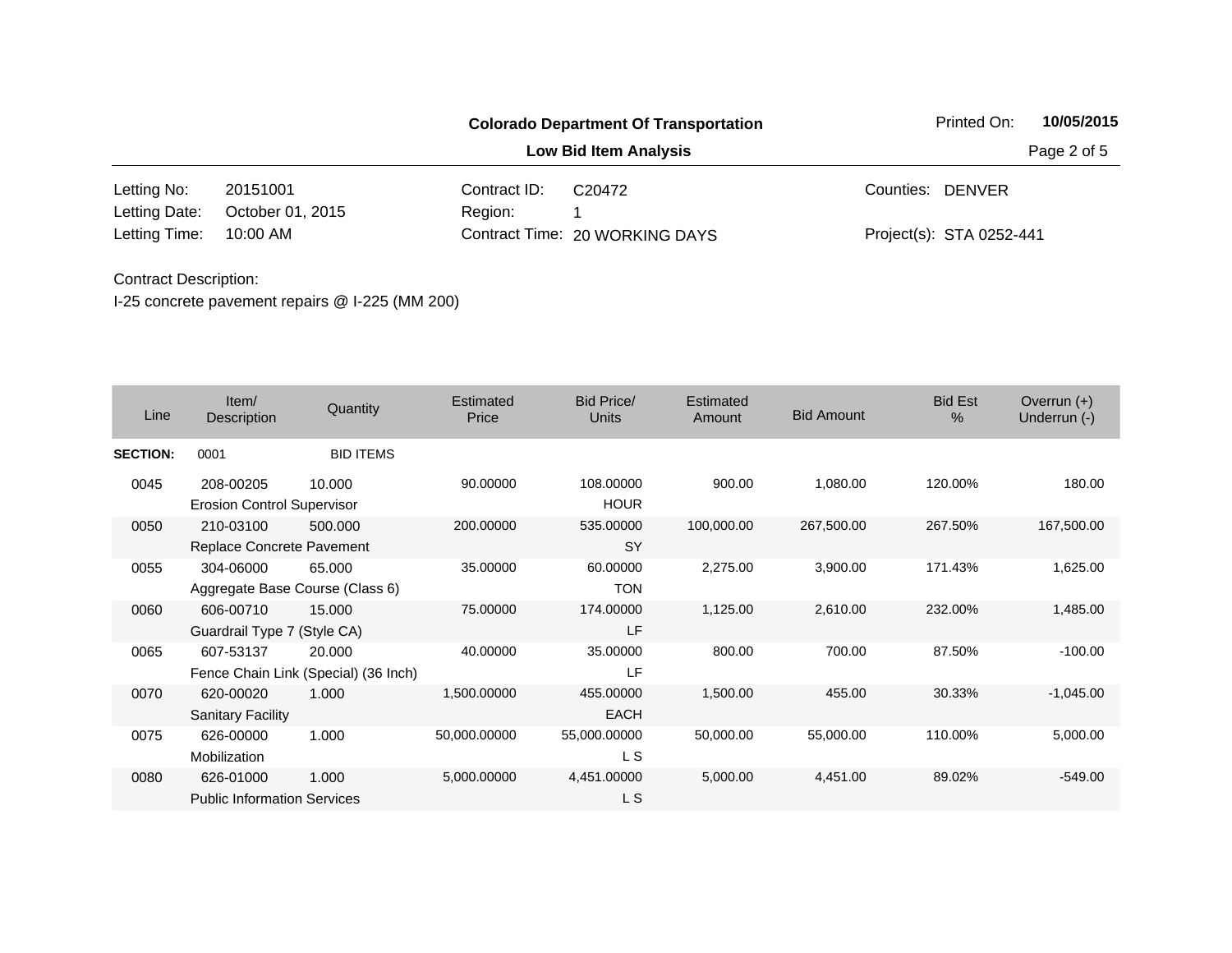|               |                  |              | <b>Colorado Department Of Transportation</b> | Printed On:              | 10/05/2015  |
|---------------|------------------|--------------|----------------------------------------------|--------------------------|-------------|
|               |                  |              | <b>Low Bid Item Analysis</b>                 |                          | Page 3 of 5 |
| Letting No:   | 20151001         | Contract ID: | C <sub>20472</sub>                           | Counties: DENVER         |             |
| Letting Date: | October 01, 2015 | Region:      |                                              |                          |             |
| Letting Time: | 10:00 AM         |              | Contract Time: 20 WORKING DAYS               | Project(s): STA 0252-441 |             |

| Line            | Item/<br>Description                           | Quantity                                                | Estimated<br>Price | Bid Price/<br><b>Units</b> | <b>Estimated</b><br>Amount | <b>Bid Amount</b> | <b>Bid Est</b><br>$\%$ | Overrun $(+)$<br>Underrun (-) |
|-----------------|------------------------------------------------|---------------------------------------------------------|--------------------|----------------------------|----------------------------|-------------------|------------------------|-------------------------------|
| <b>SECTION:</b> | 0001                                           | <b>BID ITEMS</b>                                        |                    |                            |                            |                   |                        |                               |
| 0085            | 627-00008                                      | 10.000<br>Modified Epoxy Pavement Marking               | 300.00000          | 873.00000<br>GAL           | 3,000.00                   | 8,730.00          | 291.00%                | 5,730.00                      |
| 0090            | 627-00011                                      | 32,000<br>Pavement Marking Paint (Waterborne)           | 110.00000          | 99.00000<br>GAL            | 3,520.00                   | 3,168.00          | 90.00%                 | $-352.00$                     |
| 0095            | 627-02010<br>(Inlaid)                          | 578.000<br>Preformed Plastic Pavement Marking (Type II) | 15.00000           | 26.00000<br><b>SF</b>      | 8,670.00                   | 15,028.00         | 173.33%                | 6,358.00                      |
| 0100            | 630-00003<br><b>Uniformed Traffic Control</b>  | 160.000                                                 | 77.00000           | 81.00000<br><b>HOUR</b>    | 12,320.00                  | 12,960.00         | 105.19%                | 640.00                        |
| 0105            | 630-00004<br><b>Traffic Control Vehicle</b>    | 1.000                                                   | 3,000.00000        | 233.00000<br><b>EACH</b>   | 3,000.00                   | 233.00            | 7.77%                  | $-2,767.00$                   |
| 0110            | 630-00006                                      | 160.000<br>Uniformed Traffic Control (Vehicle)          | 25.00000           | 12.00000<br><b>HOUR</b>    | 4,000.00                   | 1,920.00          | 48.00%                 | $-2,080.00$                   |
| 0115            | 630-00007<br><b>Traffic Control Inspection</b> | 14.000                                                  | 150.00000          | 58,00000<br>DAY            | 2,100.00                   | 812.00            | 38.67%                 | $-1,288.00$                   |
| 0120            | 630-00012<br><b>Traffic Control Management</b> | 20.000                                                  | 650.00000          | 756.00000<br><b>DAY</b>    | 13,000.00                  | 15,120.00         | 116.31%                | 2,120.00                      |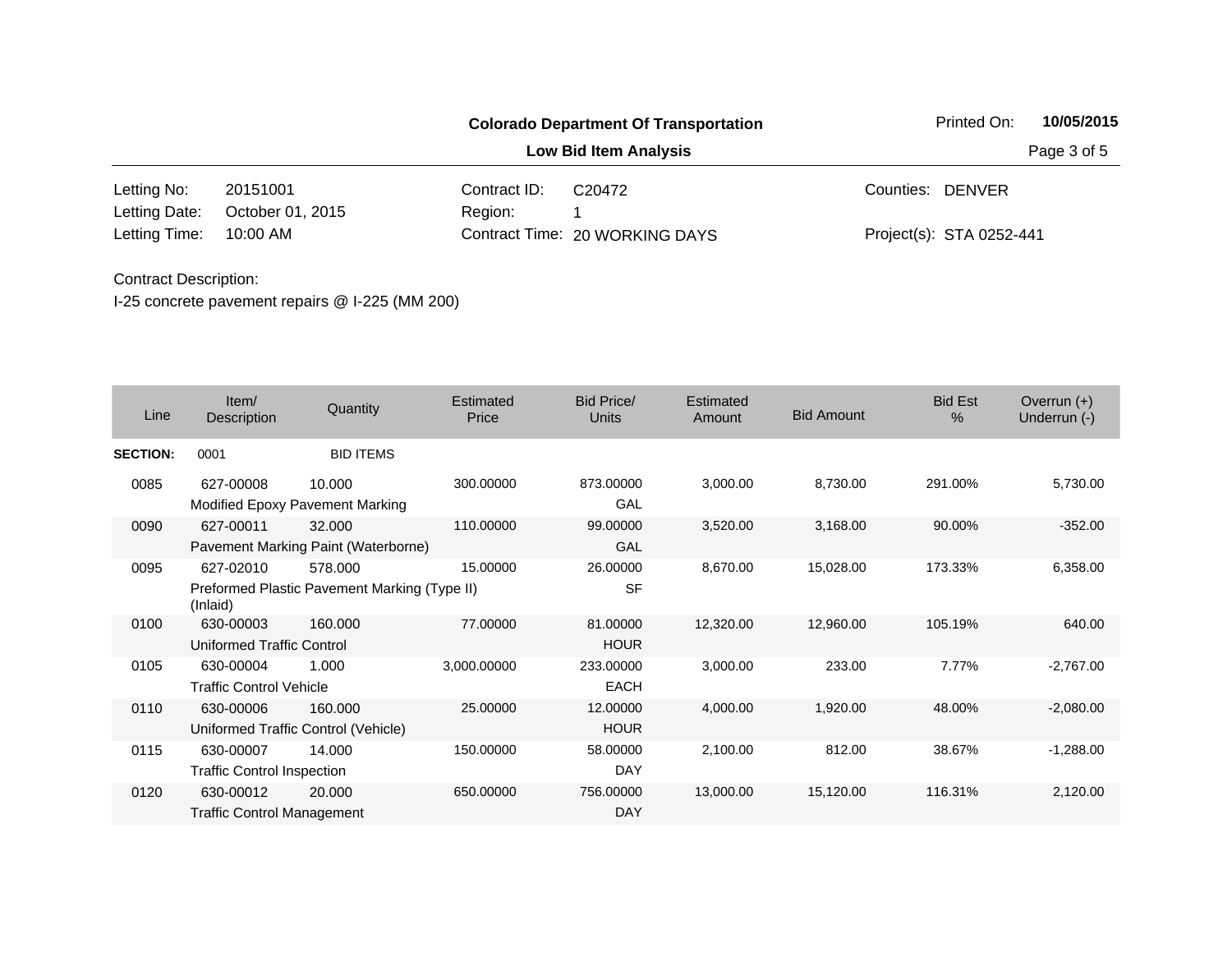|               |                  |              | <b>Colorado Department Of Transportation</b> | Printed On:              | 10/05/2015  |
|---------------|------------------|--------------|----------------------------------------------|--------------------------|-------------|
|               |                  |              | <b>Low Bid Item Analysis</b>                 |                          | Page 4 of 5 |
| Letting No:   | 20151001         | Contract ID: | C20472                                       | Counties: DENVER         |             |
| Letting Date: | October 01, 2015 | Region:      |                                              |                          |             |
| Letting Time: | 10:00 AM         |              | Contract Time: 20 WORKING DAYS               | Project(s): STA 0252-441 |             |

| Line            | Item/<br>Description                     | Quantity                                              | Estimated<br>Price | Bid Price/<br><b>Units</b> | Estimated<br>Amount | <b>Bid Amount</b> | <b>Bid Est</b><br>$\%$ | Overrun $(+)$<br>Underrun (-) |
|-----------------|------------------------------------------|-------------------------------------------------------|--------------------|----------------------------|---------------------|-------------------|------------------------|-------------------------------|
| <b>SECTION:</b> | 0001                                     | <b>BID ITEMS</b>                                      |                    |                            |                     |                   |                        |                               |
| 0125            | 630-80001<br>Flashing Beacon (Portable)  | 8.000                                                 | 900.00000          | 233.00000<br><b>EACH</b>   | 7,200.00            | 1,864.00          | 25.89%                 | $-5,336.00$                   |
| 0130            | 630-80335                                | 4.000<br>Barricade (Type 3 M-A) (Temporary)           | 125.00000          | 47.00000<br><b>EACH</b>    | 500.00              | 188.00            | 37.60%                 | $-312.00$                     |
| 0135            | 630-80341                                | 8.000<br>Construction Traffic Sign (Panel Size A)     | 55.00000           | 47.00000<br><b>EACH</b>    | 440.00              | 376.00            | 85.45%                 | $-64.00$                      |
| 0140            | 630-80342                                | 42.000<br>Construction Traffic Sign (Panel Size B)    | 80.00000           | 47.00000<br><b>EACH</b>    | 3,360.00            | 1,974.00          | 58.75%                 | $-1,386.00$                   |
| 0145            | 630-80343                                | 10.000<br>Construction Traffic Sign (Panel Size C)    | 90.00000           | 47.00000<br><b>EACH</b>    | 900.00              | 470.00            | 52.22%                 | $-430.00$                     |
| 0150            | 630-80355<br>Portable Message Sign Panel | 3.000                                                 | 4,000.00000        | 698.00000<br>EACH          | 12,000.00           | 2,094.00          | 17.45%                 | $-9,906.00$                   |
| 0155            | 630-80358<br>Panel (C Type)              | 3.000<br>Advance Warning Flashing or Sequencing Arrow | 1,750.00000        | 233.00000<br><b>EACH</b>   | 5,250.00            | 699.00            | 13.31%                 | $-4,551.00$                   |
| 0160            | 630-80360<br>Drum Channelizing Device    | 100.000                                               | 30.00000           | 23.00000<br><b>EACH</b>    | 3,000.00            | 2,300.00          | 76.67%                 | $-700.00$                     |